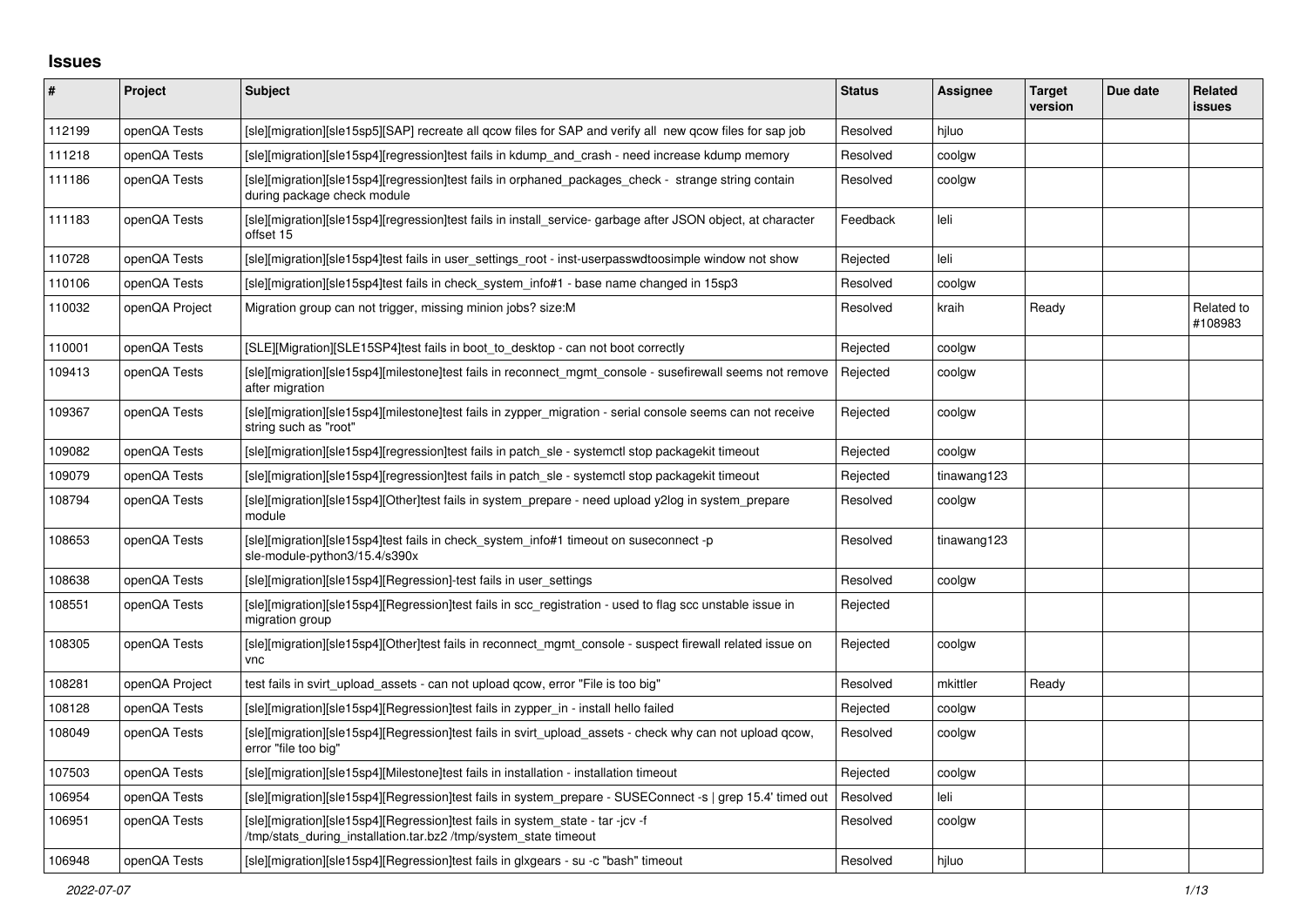| #      | <b>Project</b> | <b>Subject</b>                                                                                                                                                           | <b>Status</b> | <b>Assignee</b> | <b>Target</b><br>version | Due date | <b>Related</b><br><b>issues</b> |
|--------|----------------|--------------------------------------------------------------------------------------------------------------------------------------------------------------------------|---------------|-----------------|--------------------------|----------|---------------------------------|
| 106945 | openQA Tests   | [sle][migration][sle15sp4][Regression]test fails in await_install - used to tracking upload issue(try using<br>branch get y2log)                                         | Resolved      | coolgw          |                          |          |                                 |
| 106789 | openQA Tests   | [sle][migration][sle15sp4][Regression]y2log can not be uploaded caused by command 'find /* -name<br>*.rpmnew'   tee unapplied-configuration-files.txt' timed out         | Rejected      | leli            |                          |          |                                 |
| 106705 | openQA Tests   | [sle][migration][sle15sp4]test fails in patch sle - check why yast2-scc failed compare with last build                                                                   | Rejected      | coolgw          |                          |          |                                 |
| 106622 | openQA Tests   | [sle][migration][sle15sp4][regression]test fails in upgrade_select - check why ltss failed during migration                                                              | Resolved      | coolgw          |                          |          |                                 |
| 106092 | openQA Tests   | [sle][migration][sle15sp4][Regression]test fails in await install - need enlarge timeout of install                                                                      | Resolved      | coolgw          |                          |          |                                 |
| 106050 | openQA Tests   | [sle][migration][sle15sp4][Regression]test fails in prepare_test_data - dev/ttysclp0 permission deny                                                                     | Rejected      | coolgw          |                          |          |                                 |
| 106038 | openQA Tests   | [sle][migration][sle15sp4][Regression]test fails in check_upgraded_service - images have not been<br>removed                                                             | Rejected      | leli            |                          |          |                                 |
| 105561 | openQA Tests   | [sle][migration][sle15sp4]test fails in patch_sle - code should click accept option before click next button                                                             | Rejected      | coolgw          |                          |          |                                 |
| 105402 | openQA Tests   | [sle][migration][sle15sp4][Regression]test fails in check_upgraded_service - userdel failed after logout                                                                 | Resolved      | leli            |                          |          |                                 |
| 105313 | openQA Tests   | [sle][migration][sle15sp4][Regression]test fails in supportutils - timeout happen during support util test                                                               | Rejected      | coolgw          |                          |          |                                 |
| 105199 | openQA Tests   | [sle][migration][sle15sp4][Regression]test fails in orphaned_packages_check - need further investigate                                                                   | Resolved      | leli            |                          |          |                                 |
| 105178 | openQA Tests   | [sle][migration][sle15sp4][Regression] try remove software failed bsc#1192992                                                                                            | Resolved      | coolgw          |                          |          |                                 |
| 105103 | openQA Tests   | [sle][migration][sle15sp4][Regression]test fails in check_system_info - zypper lr timeout                                                                                | Resolved      | coolgw          |                          |          |                                 |
| 105091 | openQA Tests   | [sle][migration][sle15sp4][Regression] Add health check log into openqa                                                                                                  | Resolved      | coolgw          |                          |          |                                 |
| 105037 | openQA Tests   | [sle][migration][sle15sp4][Regression]test fails in sshd- qcow need more size                                                                                            | Resolved      | leli            |                          |          |                                 |
| 104998 | openQA Tests   | [sle][migration][sle15sp4][Regression]test fails in patch_sle - timeout on SUSEConnect --de-register<br>--debug command                                                  | Resolved      | coolgw          |                          |          |                                 |
| 104887 | openQA Tests   | [sle][migration][sle15sp4] build new qcow for SLES-15-SP2-aarch64-GM-SDK-gnome-allpatterns.qcow2                                                                         | Resolved      | leli            |                          |          |                                 |
| 104742 | openQA Tests   | [sle][migration][sle15sp4][Regression]test fails in java - './test_java.sh' timed out                                                                                    | Resolved      | coolgw          |                          |          |                                 |
| 104475 | openQA Tests   | [sle][migration][sle15sp4][regression] integrate btrfsmaintenance test case into regression group                                                                        | Resolved      | coolgw          |                          |          |                                 |
| 104472 | openQA Tests   | [sle][migration][sle15sp4][regression] integrate java test case into regression group                                                                                    | Resolved      | coolgw          |                          |          |                                 |
| 104439 | openQA Tests   | [sle][migration][sle15sp4]test fails in handle_reboot - need check some unfinished zypper process before<br>install package                                              | Resolved      | coolgw          |                          |          |                                 |
| 104436 | openQA Tests   | [sle][migration][sle15sp4]test fails in check_upgraded_service - user not logout before remove user                                                                      | Resolved      | leli            |                          |          |                                 |
| 104358 | openQA Tests   | [sle][migration][sle15sp4]test fails in check_upgraded_service - desktop can not show after input password                                                               | In Progress   | coolgw          |                          |          |                                 |
| 104329 | openQA Tests   | [sle][migration][sle15sp4][regression]test fails in yast2_lan- more time need wait for yast lan command                                                                  | Resolved      | coolgw          |                          |          |                                 |
| 104238 | openQA Tests   | [sle][migration][SLE15SP4]test fails in scc_deregistration - need disable packagekit before any zypper<br>operation                                                      | Resolved      | leli            |                          |          |                                 |
| 104166 | openQA Tests   | [sle][migration][sle15sp4][regression] test fails in firefox - no candidate needle with tag(s) 'firefox_trackinfo,<br>firefox_readerview_window, firefox-launch' matched | Rejected      | coolgw          |                          |          |                                 |
| 104065 | openQA Tests   | [sle][migration][SLE15SP4]test fails in upgrade_select - accept license needed                                                                                           | Rejected      | coolgw          |                          |          |                                 |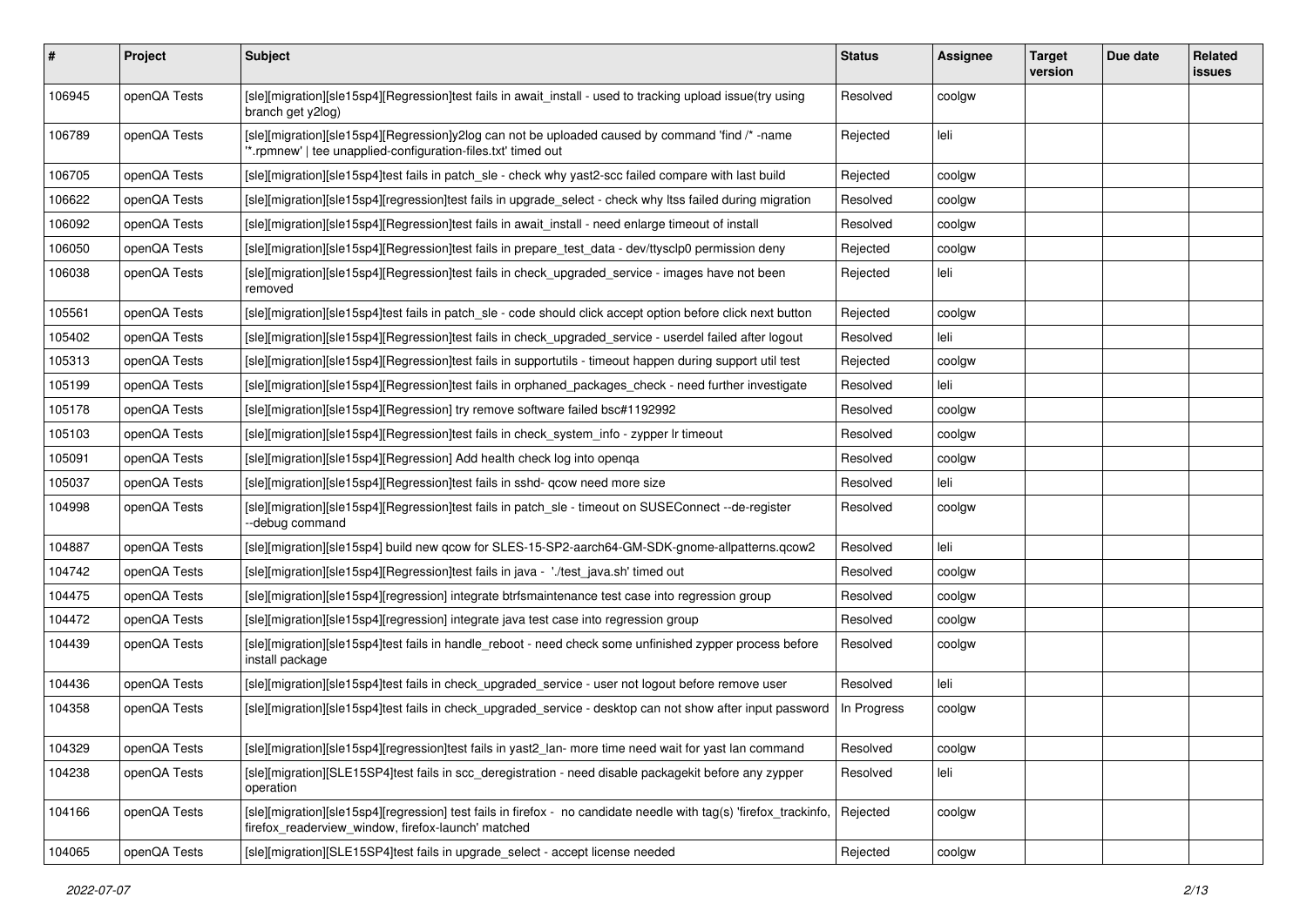| #      | Project        | <b>Subject</b>                                                                                                               | <b>Status</b> | <b>Assignee</b> | <b>Target</b><br>version | Due date   | Related<br>issues    |
|--------|----------------|------------------------------------------------------------------------------------------------------------------------------|---------------|-----------------|--------------------------|------------|----------------------|
| 103864 | openQA Project | Support arch as filter parameter in jobs/overview API route (was: The openqa-cli api command seems not<br>support $\ldots$ ) | Resolved      | okurz           | Ready                    |            |                      |
| 103821 | openQA Tests   | [sle][migration][sle15sp4]test fails in install_service- remove workaround for poo#88247                                     | Resolved      | leli            |                          |            |                      |
| 103650 | openQA Tests   | [sle][migration][sle15sp4]test fails in patch_sle wait scc register page time out                                            | Resolved      | coolgw          |                          |            |                      |
| 103632 | openQA Tests   | [sle][migration][sle15sp4] no any zypper related log upload for zdup case                                                    | Resolved      | coolgw          |                          |            |                      |
| 101950 | openQA Project | open.qa document need update base latest opensuse release for trace/debug firewalld size:S                                   | Resolved      | mkittler        | Ready                    | 2021-11-26 |                      |
| 101435 | openQA Tests   | [opensuse][migration][tw] fix openIdap_to_389ds issue on TW test failed case                                                 | Resolved      | tinawang123     |                          |            |                      |
| 94453  | openQA Tests   | [sle][migration][sle15sp4] do not need check susefirewall status after migration to 15spx from 11spx or<br>12spx             | Rejected      | hjluo           |                          |            |                      |
| 94390  | openQA Tests   | [sle][Migration][SLE15SP4] test fails in install_service- user module failed                                                 | Resolved      | leli            |                          |            |                      |
| 94285  | openQA Tests   | [sle][Migration][SLE15SP4] check nest virtual test for service check                                                         | Resolved      | coolgw          |                          |            | Related to<br>#16618 |
| 94123  | openQA Tests   | [sle][Migration][SLE15SP4] check needle issue which potential impact s390                                                    | Resolved      | coolgw          |                          |            |                      |
| 93991  | openQA Tests   | [sle][Migration][backlog] investigate service check another solution                                                         | New           | coolgw          |                          |            |                      |
| 93733  | openQA Tests   | [sle][Migration][SLE15SP3] remove workaround bsc#1154156                                                                     | Resolved      | coolgw          |                          |            |                      |
| 92653  | openQA Tests   | [SLE][Migration][SLE15SP3] - add pre system check during migration                                                           | Resolved      | tinawang123     |                          |            |                      |
| 92650  | openQA Tests   | [SLE][Migration][SLE15SP4] - add uefi for leap->sle automation                                                               | Resolved      | tinawang123     |                          |            |                      |
| 92620  | openQA Tests   | [SLE][Migration][SLE15SP4] Add license check in automation bsc#1185808                                                       | Resolved      | zoecao          |                          |            |                      |
| 91040  | openQA Tests   | [sle][migration][sle15sp4]tracking https://jira.suse.com/browse/PM-2413 leap to sle                                          | Rejected      | hjluo           |                          |            |                      |
| 90680  | openQA Tests   | [sle][migration][sle15sp3]: tracking TW running status for Idap to ds389 tools                                               | Resolved      | coolgw          |                          |            |                      |
| 90581  | openQA Tests   | [sle][migration][sle15sp3][regression] test fails in post_migration - no candidate needle with tag(s)<br>displaymanager      | Rejected      | hjluo           |                          |            | Related to<br>#93528 |
| 90572  | openQA Tests   | [sle][migration][backlog] tracking 1183405 L3: Delayed outgoing packets causing NFS timeouts                                 | Blocked       |                 |                          |            |                      |
| 90504  | openQA Tests   | [sle][migration][SLE15SP4] Idap-389 tools plugin test                                                                        | Resolved      | tinawang123     |                          |            |                      |
| 90503  | openQA Tests   | [sle][migration][sle15sp3]test fails in post_migration - need extend qcow for openqa                                         | Rejected      | coolgw          |                          |            |                      |
| 90464  | openQA Tests   | [sle][migration][sle15sp3] integrate tests/migration/openIdap_to_389ds.pm into regression test group                         | Resolved      | tinawang123     |                          |            |                      |
| 87770  | openQA Tests   | [SLE][Migration][sle15sp3]test fails in firewall_enabled                                                                     | Resolved      | hjluo           |                          |            |                      |
| 81718  | openQA Tests   | [SLE][Migration][SLE15SP3] nvidia computer module added into regression group for arm                                        | Resolved      | hjluo           |                          |            |                      |
| 81352  | openQA Tests   | [sle][migration][SLE15SP3] investigation on jira https://jira.suse.com/browse/SLE-11501                                      | Resolved      | coolgw          |                          |            |                      |
| 81292  | openQA Tests   | [sle][migration][SLE15SP3] multi machine check setup for Idap migration                                                      | Resolved      | tinawang123     |                          |            |                      |
| 81086  | openQA Tests   | [SLE][Migration][SLE15SP3]test fails in bootloader uefi                                                                      | Resolved      | coolgw          |                          |            |                      |
| 81056  | openQA Tests   | [SLE][Migration][sle15sp3][Milestone]test fails in register_system live moudle needle not match                              | Resolved      | coolgw          |                          |            |                      |
| 81050  | openQA Tests   | [SLE][Migration][sle15sp3][Milestone]test fails in grub test snapshot - wait grub timeout                                    | Resolved      | coolgw          |                          |            |                      |
| 81032  | openQA Tests   | [SLE][Migration][SLE15SP3][Regression]test fails in gnome_terminal - needle need update                                      | Resolved      | coolgw          |                          |            |                      |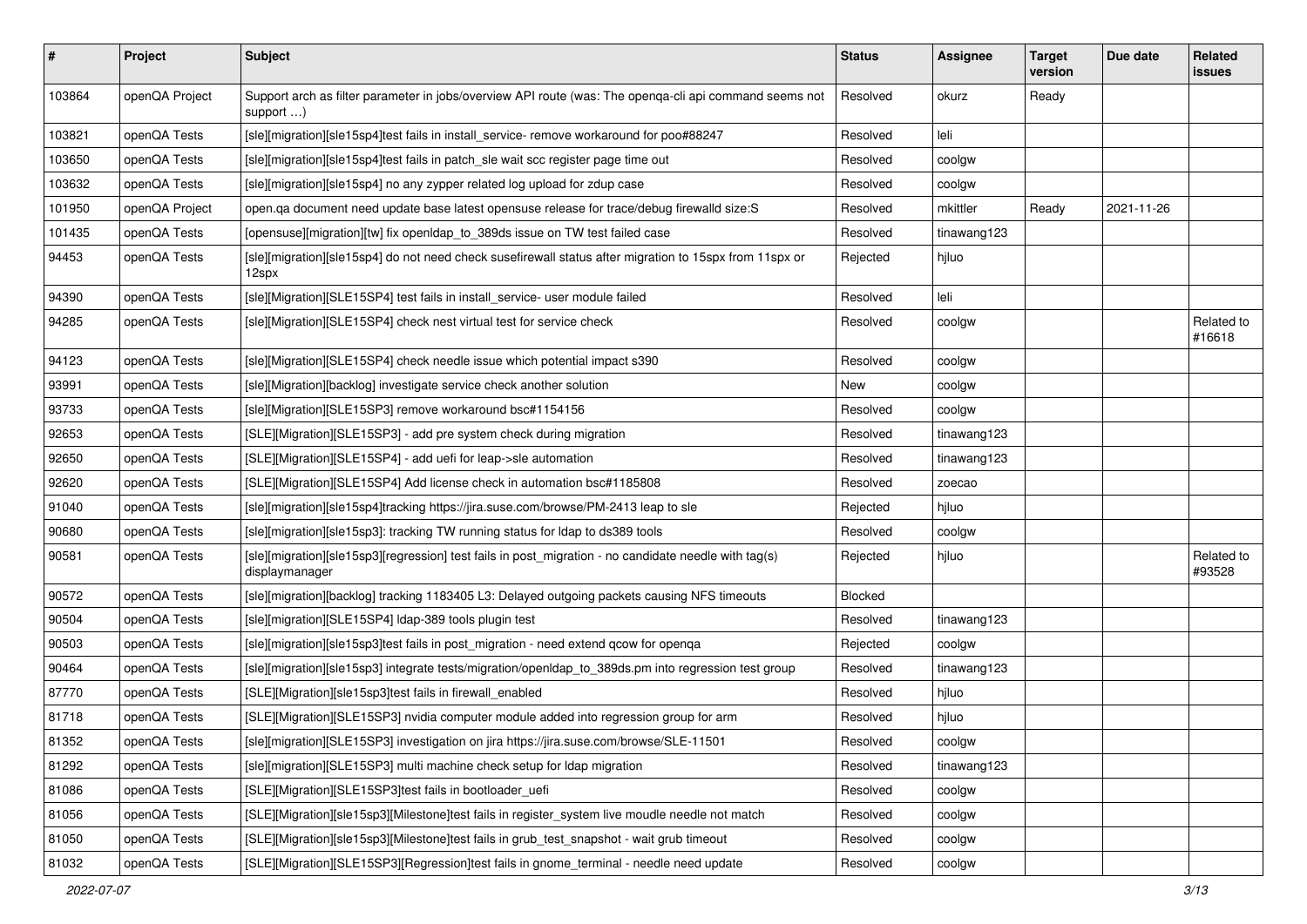| $\vert$ # | Project                  | <b>Subject</b>                                                                                                       | <b>Status</b> | Assignee    | <b>Target</b><br>version | Due date | Related<br><b>issues</b>  |
|-----------|--------------------------|----------------------------------------------------------------------------------------------------------------------|---------------|-------------|--------------------------|----------|---------------------------|
| 80654     | openQA Tests             | [sle][migration][SLE15SP3] continuous upgrade for aarch                                                              | Resolved      | hjluo       |                          |          |                           |
| 80652     | openQA Tests             | [sle][migration][SLE15SP3] continuous upgrade for 390                                                                | Resolved      | leli        |                          |          |                           |
| 80650     | openQA Tests             | [sle][migration][SLE15SP3] continuous upgrade for power                                                              | Resolved      | tinawang123 |                          |          |                           |
| 80648     | openQA Tests             | [sle][migration][SLE15SP3] continuous upgrade for x86                                                                | Resolved      | zoecao      |                          |          |                           |
| 80190     | openQA Tests             | [SLE][Migration][sle15sp3]test fails in patch_sle(wait_serial expected: "GNU GRUB" failed)                           | Closed        | coolgw      |                          |          |                           |
| 80184     | openQA Tests             | [SLE][Migration][sle15sp3][Regression]test fails in reboot_gnome(IO::Socket::INET: connect: Connection<br>timed out) | Resolved      | leli        |                          |          |                           |
| 76948     | openQA Tests             | [SLE][Migration][sle15sp3]: hpc new test cases for aarch                                                             | Resolved      | hjluo       |                          |          |                           |
| 76945     | openQA Tests             | [SLE][Migration][sle15sp3]: hpc new test cases for x86                                                               | Resolved      | zoecao      |                          |          |                           |
| 76942     | openQA Tests             | [SLE][Migration][sle15sp3]: HPC ESPOS migration investigation                                                        | Resolved      | zoecao      |                          |          |                           |
| 75058     | openQA Tests             | [sle][Migration][SLE15SP3] remove softfail record for bsc#1034541                                                    | Resolved      | leli        |                          |          |                           |
| 73444     | openQA Tests             | [sle][migration][SLE15SP3] Check 15sp2 hpc patterns for system role (Id mode)                                        | Resolved      | zoecao      |                          |          |                           |
| 73441     | openQA Tests             | [sle][migration][SLE15SP3] Check 15sp2 hpc patterns for system role (ms mode)                                        | Resolved      | hjluo       |                          |          |                           |
| 73438     | openQA Tests             | [sle][migration][SLE15SP3] Check 15sp2 hpc patterns for system role (text mode)                                      | Resolved      | leli        |                          |          |                           |
| 73186     | openQA Tests             | [sle][migration][SLE15SP3]test fails in grub_test_snapshot - needle not match                                        | Resolved      | leli        |                          |          |                           |
| 72067     | openQA Tests             | [sle][migration][SLE15SP3] investigation on remove hdd not boot up workround for aarch64 &<br>BOOT_HDD_IMAGE         | Rejected      | coolgw      |                          |          |                           |
| 71941     | openQA Tests             | [sle][migration][SLE15SP3] leap->sle group work                                                                      | Resolved      | hjluo       |                          |          |                           |
| 71938     | openQA Tests             | [sle][migration][SLE15SP3] investigation on diff online /offline rollback                                            | Resolved      | leli        |                          |          |                           |
| 71587     | openQA Tests             | [sle][migration][SLE15SP3] Automation for https://jira.suse.com/browse/SLE-8608                                      | Resolved      | tinawang123 |                          |          |                           |
| 71584     | openQA Tests             | [sle][migration][SLE15SP3] we need add extra solver case upload for zypper_migration.pm                              | Resolved      | leli        |                          |          |                           |
| 71581     | openQA Tests             | [sle][migration][SLE15SP3] test fails in patch_sle - solver test case not uploaded - post_fail_hook failed           | Rejected      | coolgw      |                          |          |                           |
| 71290     | openQA Tests             | [SLE][Migration][SLE15SP3][Leap] automation debugging/test leap15.2.1->sle15.2                                       | Resolved      | hjluo       |                          |          |                           |
| 71287     | openQA Tests             | [SLE][Migration][SLE15SP3][Leap] zdup automation on leap15.2->sle15.2                                                | Resolved      | tinawang123 |                          |          |                           |
| 71284     | openQA Tests             | [sle][migration][SLE15SP3]: investigate leap migration related topic                                                 | Resolved      | coolgw      |                          |          |                           |
| 71281     | openQA Tests             | [sle][migration][SLE15SP3]: setup new smt/rmt server                                                                 | Resolved      | coolgw      |                          |          |                           |
| 70540     | openQA Tests             | [sle][Migration][SLE15SP4] Using gitlab to control yaml file                                                         | Resolved      | coolgw      |                          |          | Related to<br>#98132      |
| 70477     | openQA Tests             | [sle][Migration][SLE15SP3] review milestone, hpc daily / milestone                                                   | Resolved      | zoecao      |                          |          |                           |
| 70474     | openQA<br>Infrastructure | Machine ppc64le-hmc-single-disk is down                                                                              | Rejected      | riafarov    |                          |          | Is duplicate<br>of #69754 |
| 70438     | openQA Tests             | [sle][migration][SLE15SP3] maintain RMT server issue                                                                 | Resolved      | zoecao      |                          |          |                           |
| 70342     | openQA Tests             | [sle][migration][SLE15SP3]: integrate change_password.pm into service check                                          | Resolved      | leli        |                          |          |                           |
| 70267     | openQA Tests             | [SLE][Migration][sle15sp3]:investigation on desktop related test                                                     | Resolved      | coolgw      |                          |          |                           |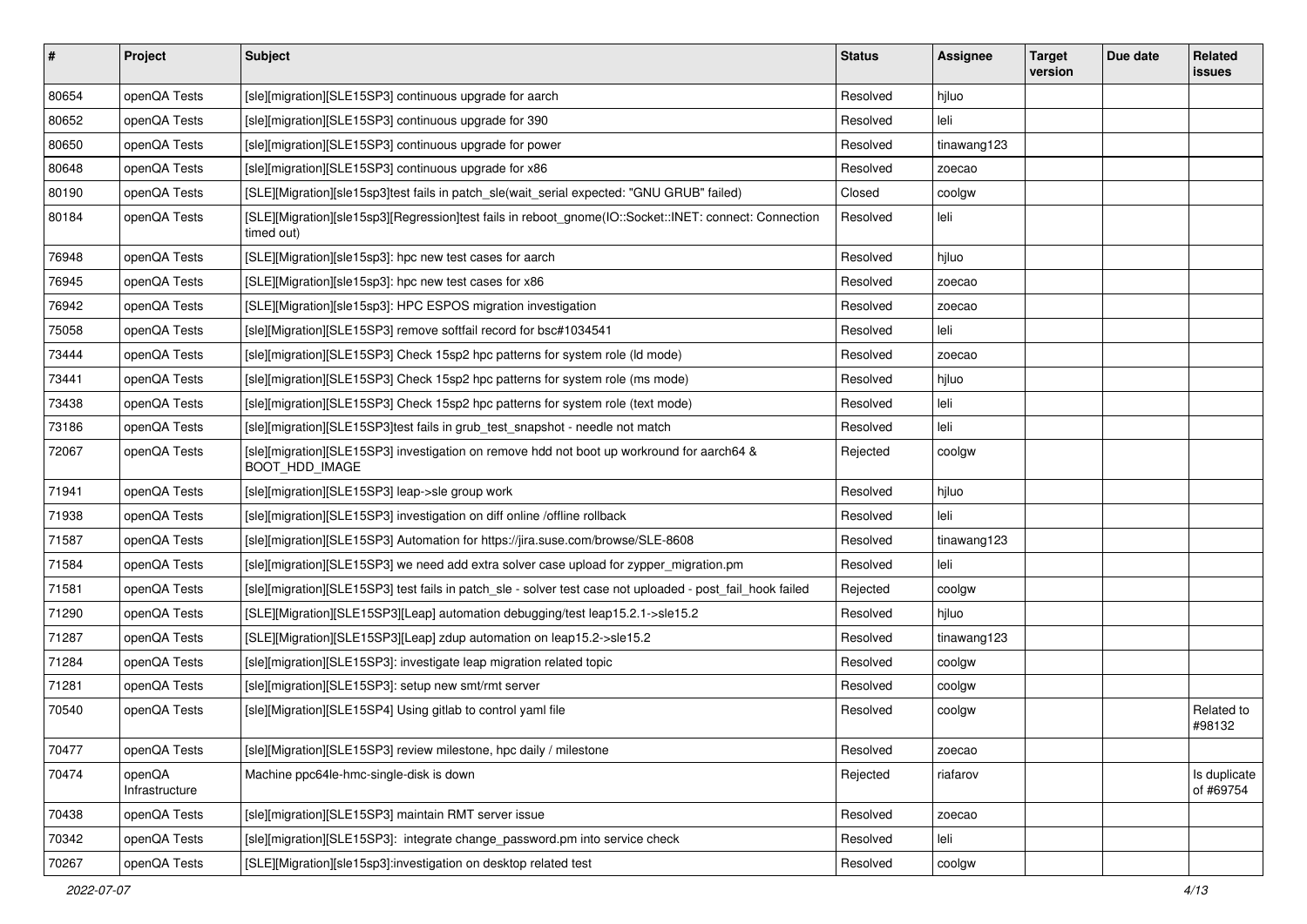| $\vert$ # | Project        | <b>Subject</b>                                                                                                       | <b>Status</b>  | <b>Assignee</b> | <b>Target</b><br>version | Due date | Related<br><b>issues</b> |
|-----------|----------------|----------------------------------------------------------------------------------------------------------------------|----------------|-----------------|--------------------------|----------|--------------------------|
| 70198     | openQA Tests   | [SLE][Migration][sle15sp3]:test fails in patch_sle- we license handle not correct                                    | Rejected       | coolgw          |                          |          |                          |
| 70195     | openQA Tests   | [sle][migration][SLE15SP3] review hpc and 15sp2->15sp3 x86 job group                                                 | Resolved       | coolgw          |                          |          |                          |
| 70171     | openQA Tests   | [SLE][Migration][backlog]: yast2_samba.pm integrate into service check                                               | Rejected       | tinawang123     |                          |          |                          |
| 70168     | openQA Tests   | [SLE][Migration][backlog]: sssd.pm integrate into service check                                                      | Blocked        | coolgw          |                          |          | Related to<br>#34576     |
| 69961     | openQA Tests   | [sle][migration][SLE15SP3] service check on Idap and Idap conf file                                                  | Rejected       |                 |                          |          |                          |
| 69958     | openQA Tests   | [sle][migration][SLE15SP3] Service check for keyboard setting                                                        | Resolved       | tinawang123     |                          |          |                          |
| 69955     | openQA Tests   | [sle][migration][SLE15SP3] Add11sp4 KDE test case                                                                    | Resolved       | leli            |                          |          |                          |
| 69697     | openQA Tests   | [sle][migration][SLE15SP3] investigation on uefi x86 migration case                                                  | Resolved       | tinawang123     |                          |          |                          |
| 69598     | openQA Tests   | [sle][Migration][SLE15SP3]test fails in online_migration_setup - needle match on sles which need using<br>hpc needle | Resolved       | coolgw          |                          |          |                          |
| 69595     | openQA Tests   | [sle][migration][SLE15SP3]test fails in patch_sle - Test died: 'zypper -n in -t pattern def' failed with code        | Resolved       | coolgw          |                          |          |                          |
| 69298     | openQA Tests   | [SLE][Migration][sle15sp3]: investigate 12sp3 qcow                                                                   | Resolved       | leli            |                          |          |                          |
| 69193     | openQA Tests   | [sle][Migration][SLE15SP3] Automation HPC test case for x86                                                          | Resolved       | zoecao          |                          |          |                          |
| 69190     | openQA Tests   | [sle][Migration][SLE15SP3] Automation HPC test case for aarch64                                                      | Resolved       | hjluo           |                          |          |                          |
| 69187     | openQA Tests   | [SLE][Migration][SLE15SP3] Offline media upgrade case using Quarterly Update                                         | Rejected       | leli            |                          |          |                          |
| 68609     | openQA Tests   | [sle][migration][SLE15SP3] Migration from Leap15.2 to SLE15SP2 with zypper                                           | Resolved       | hjluo           |                          |          |                          |
| 68563     | openQA Tests   | [SLE][Migration][backlog]: check wheter Idap can be integrate into our service check/regression                      | <b>Blocked</b> |                 |                          |          |                          |
| 68275     | openQA Tests   | [SLE][Migration][SLE15SP3] automation for https://jira.suse.com/browse/ECO-1251?filter=51381                         | Resolved       | zoecao          |                          |          |                          |
| 68074     | openQA Tests   | [SLE][Migration][SLE15SP2] test fails in boot_to_desktop - system not enter tianocore-mainmenu page                  | Rejected       | coolgw          |                          |          |                          |
| 68071     | openQA Tests   | [SLE][Migration][SLE15SP2] test fails in system_prepare - grep sle_hpc instead of hpc                                | Resolved       | tinawang123     |                          |          |                          |
| 68020     | openQA Tests   | [SLE][Migration][SLE15SP2] setting SLE_PRODUCT=sle_hpc lead all arm hpc migration case failed                        | Rejected       | tinawang123     |                          |          |                          |
| 67570     | openQA Tests   | [SLE][Migration][SLE15SP2]test fails in snapper_rollback - not match the generic-desktop in time after<br>reboot     | Rejected       | leli            |                          |          |                          |
| 67564     | openQA Tests   | [SLE][Migration][SLE15SP2]test fails in await_install - need increase the timeout value                              | Resolved       | leli            |                          |          |                          |
| 67558     | openQA Project | testapi::wait_serial: can not get correct msg with pvm_hmc backend                                                   | Resolved       | coolgw          | future                   |          |                          |
| 67522     | openQA Tests   | [SLE][Migration][SLE15SP2]test fails in grub_test - needle not match?                                                | Resolved       | coolgw          |                          |          |                          |
| 67150     | openQA Tests   | [SLE][Migration][SLE15SP2] test fails in patch_sle - time not enough?                                                | Rejected       | coolgw          |                          |          |                          |
| 67102     | openQA Tests   | [SLE][Migration][SLE15SP2]test fails in bootloader - maybe need more time to wait boot?                              | Resolved       | leli            |                          |          |                          |
| 67096     | openQA Tests   | [SLE][Migration][SLE15SP2]test fails in bootloader - timeout for match screen                                        | Resolved       | leli            |                          |          |                          |
| 66961     | openQA Tests   | [SLE][Migration][SLE15SP2][Regression] test fails in zypper_lifecycle - timeout, need further investigation          | Resolved       | hjluo           |                          |          |                          |
| 66958     | openQA Tests   | [SLE][Migration][SLE15SP2][Regression] test fails in grub_test_snapshot - needle need update using for<br>tracking   | Resolved       | coolgw          |                          |          |                          |
| 66940     | openQA Tests   | [SLE][Migration][SLE15SP2][Regression][Itest fails in consoletest_setup- maybe needle need change                    | Resolved       | coolgw          |                          |          |                          |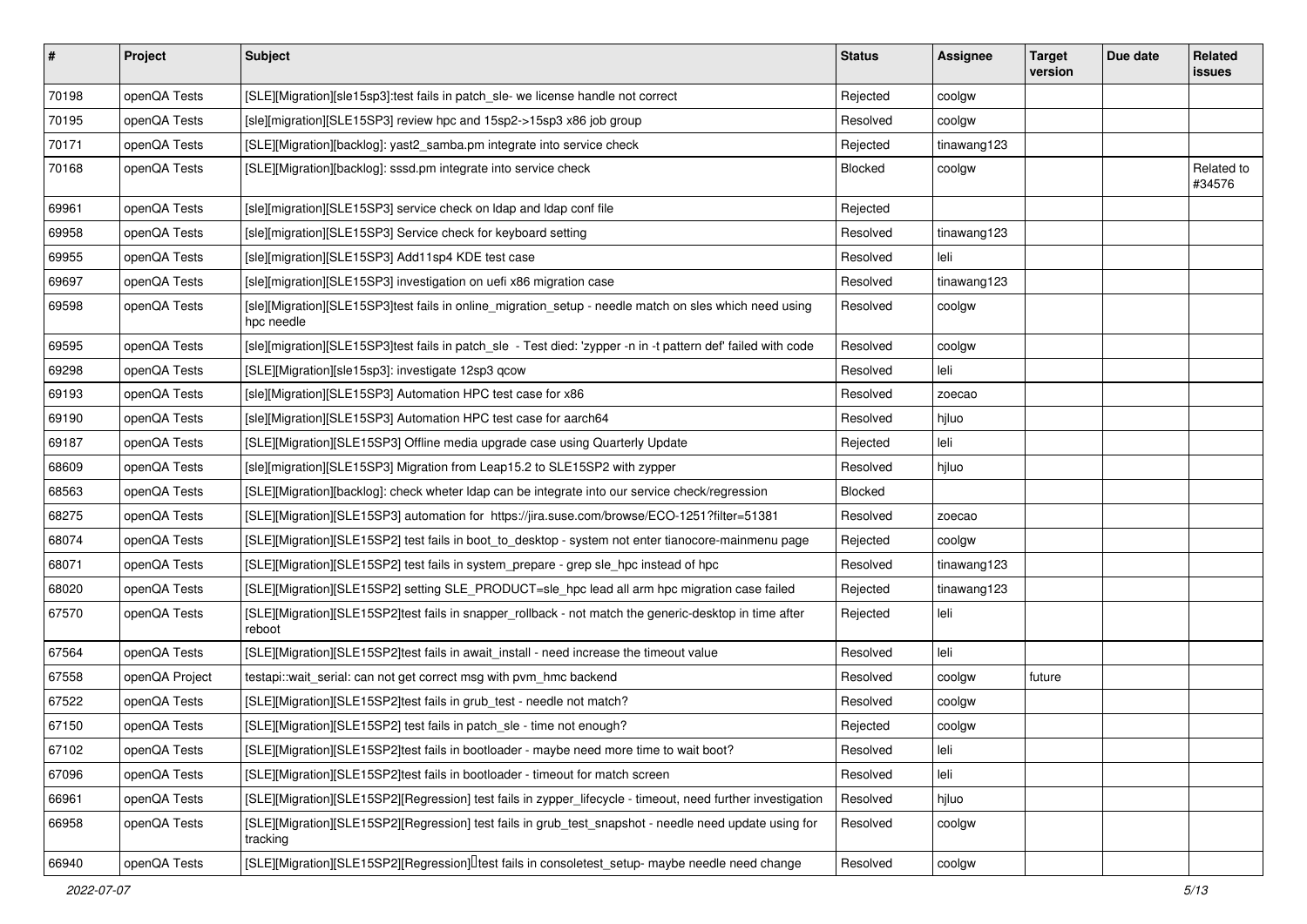| $\vert$ # | <b>Project</b> | <b>Subject</b>                                                                                                                                          | <b>Status</b> | Assignee    | Target<br>version | Due date | Related<br>issues    |
|-----------|----------------|---------------------------------------------------------------------------------------------------------------------------------------------------------|---------------|-------------|-------------------|----------|----------------------|
| 66832     | openQA Tests   | [SLE][Migration][SLE15SP2] new case for scc check for hpc migration group                                                                               | Resolved      | coolgw      |                   |          |                      |
| 66829     | openQA Tests   | [SLE][Migration][SLE15SP2]test fails in yast2_migration - summary not show?                                                                             | Resolved      | coolgw      |                   |          |                      |
| 66823     | openQA Tests   | [SLE][Migration][SLE15SP2]test fails in patch_sle - smt/rmt maintain                                                                                    | Resolved      | zoecao      |                   |          |                      |
| 66760     | openQA Tests   | [SLE][Migration][SLE15SP2]test fails in patch sle - should trigger failed when encounter conflict                                                       | Resolved      | coolgw      |                   |          |                      |
| 66265     | openQA Tests   | [SLE][Migration][SLE15SP2]test fails in zypper_migration - confilict happen but no error popup in openqa                                                | Resolved      | leli        |                   |          |                      |
| 66244     | openQA Tests   | [SLE][Migration][SLE15SP2][Milestone]test fails in installation - stall detect                                                                          | Rejected      | tinawang123 |                   |          |                      |
| 65855     | openQA Tests   | [SLE][Migration][SLE15SP2][regression]test fails in prepare test data - cpio command timeout? / rm test<br>command timeout?                             | Rejected      | tinawang123 |                   |          |                      |
| 65744     | openQA Tests   | [SLE][Migration][SLE15SP2][Regression]test fails in install service - kdump & yastnfs need more time?                                                   | Rejected      | hiluo       |                   |          |                      |
| 65741     | openQA Tests   | [SLE][Migration][SLE15SP2][Regression]test fails in ghostscript - needle need update (maybe one more<br>needle) for tracking                            | Rejected      | leli        |                   |          |                      |
| 65651     | openQA Tests   | [SLE][Migration][SLE15SP2]test fails in zypper_migration - space is not enough, i suspect the partition for<br>install is full - disk space already 30G | Resolved      | leli        |                   |          |                      |
| 65546     | openQA Tests   | [SLE][Migration][SLE15SP2][Regression] test fails in first boot - stall detect during first boot two cases<br>happen this issue                         | Resolved      | leli        |                   |          |                      |
| 65543     | openQA Tests   | [SLE][Migration][SLE15SP2][Regression]test fails in check_upgraded_service - lot of service is disabled<br>after migration                              | Rejected      | coolgw      |                   |          |                      |
| 65540     | openQA Tests   | [SLE][Migration][SLE15SP2][Regression]test fails in install service - need more time for wait yast2nfs                                                  | Rejected      | tinawang123 |                   |          |                      |
| 65510     | openQA Tests   | [SLE][Migration][SLE15SP2]test fails in upgrade_select - no migration found need further check                                                          | Rejected      | coolgw      |                   |          |                      |
| 65507     | openQA Tests   | [SLE][Migration][SLE15SP2]test fails in zypper_migration - no migration target found, need further check                                                | Rejected      | coolgw      |                   |          |                      |
| 65498     | openQA Tests   | [SLE][Migration][SLE15SP2]test fails in register without Itss - setting need change                                                                     | Resolved      | leli        |                   |          |                      |
| 65495     | openQA Tests   | [SLE][Migration][SLE15SP2]test fails in yast2_migration - maybe correct needle needed                                                                   | Resolved      | leli        |                   |          |                      |
| 65483     | openQA Tests   | [SLE][Migration][SLE15SP2]test fails in await_install - need increase disk size for qcow2 file                                                          | Resolved      | leli        |                   |          |                      |
| 65465     | openQA Tests   | [SLE][Migration][SLE15SP2]test fails in first boot - performance issue?                                                                                 | Rejected      |             |                   |          |                      |
| 65061     | openQA Tests   | [SLE][Migration][SLE15SP2] publish qcow for Bug 1166042 - just for tracking this task since this issue not<br>100% reproduce, maybe need more run       | Resolved      | coolgw      |                   |          |                      |
| 64896     | openQA Tests   | [SLE][Migration][SLE15SP2][Regression]test fails in consoletest_finish                                                                                  | Resolved      | coolgw      |                   |          | Related to<br>#64812 |
| 64887     | openQA Tests   | [SLE][Migration][SLE15SP2]test fails in xterm-needle change just using this for tracking(maybe still need<br>further needle update)                     | Resolved      | coolgw      |                   |          |                      |
| 64502     | openQA Tests   | [SLE][Migration][SLE15SP2][Regression]test fails in check_upgraded_service- apparmor lead all service<br>check failed?                                  | Rejected      | hjluo       |                   |          |                      |
| 64310     | openQA Tests   | [SLE][Migration][backlog] test fails in system_prepare - suseconnect -p failed                                                                          | Resolved      | leli        |                   |          |                      |
| 64057     | openQA Tests   | [SLE][Migration][SLE15SP2][regression]test fails in yast2 migration - need more time for loading package<br>manager                                     | Resolved      | coolgw      |                   |          |                      |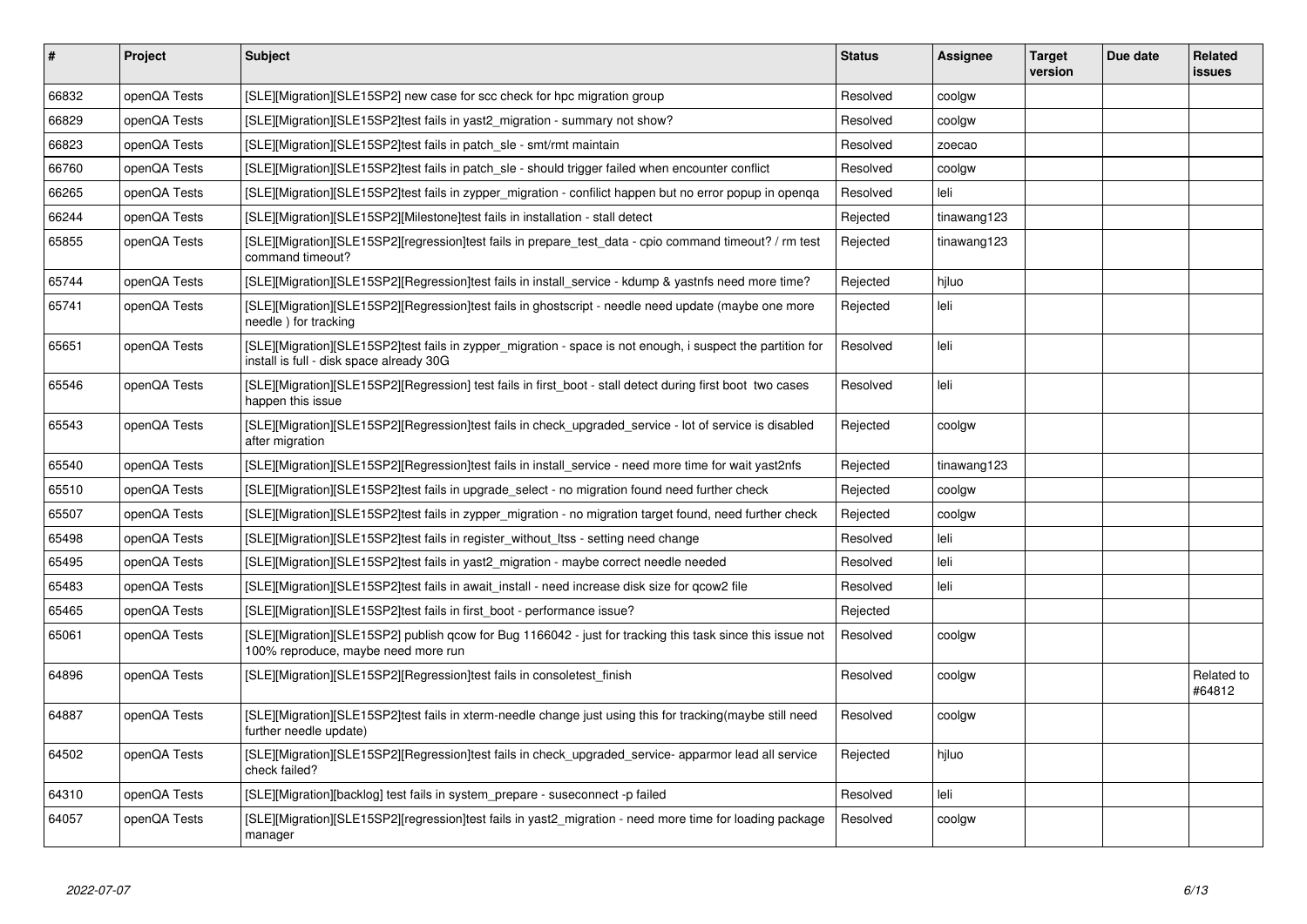| $\vert$ # | Project        | <b>Subject</b>                                                                                                                                      | <b>Status</b> | <b>Assignee</b> | <b>Target</b><br>version | Due date | <b>Related</b><br>issues |
|-----------|----------------|-----------------------------------------------------------------------------------------------------------------------------------------------------|---------------|-----------------|--------------------------|----------|--------------------------|
| 64054     | openQA Tests   | [SLE][Migration][SLE15SP2][regression]:test fails in yast2_migration - needle update(used for tracking<br>rerun result)                             | Resolved      | coolgw          |                          |          |                          |
| 64036     | openQA Tests   | [SLE][Migration][SLE15SP2][regression]test fails in eog /wireshark/ooffice/oomath etc. - this should caused<br>by UI change                         | Resolved      | tinawang123     |                          |          |                          |
| 64033     | openQA Tests   | [SLE][Migration][SLE15SP2][Regression]test fails in check upgraded service - cups                                                                   | Resolved      | coolgw          |                          |          |                          |
| 64015     | openQA Tests   | [SLE][Migration][SLE15SP2]test fails in grub test snapshot - hpc and migration test case new fail                                                   | Resolved      | hiluo           |                          |          |                          |
| 63961     | openQA Tests   | [SLE][Migration][SLE15SP2][Regression] test fails in check upgraded service - apparmor error                                                        | Resolved      | hjluo           |                          |          |                          |
| 63940     | openQA Tests   | [SLE][Migration][SLE15SP2]test fails in disk activation - remove workround                                                                          | Resolved      | coolgw          |                          |          |                          |
| 63907     | openQA Tests   | [SLE][Migration][SLE15SP2][regression]test fails in snapper rollback - snapper rollback command timeout                                             | Rejected      | hjluo           |                          |          |                          |
| 63901     | openQA Tests   | [SLE][Migration][SLE15SP2][regression]test fails in patch sle - zypper patch timeout                                                                | Resolved      | coolgw          |                          |          |                          |
| 63898     | openQA Tests   | [SLE][Migration][SLE15SP2][regression]test fails in supportutils - suspect timeout not enough                                                       | Resolved      | coolgw          |                          |          |                          |
| 63811     | openQA Tests   | [sle][Migration][SLE15SP2]test fails in upgrade select - alt-a can not take effect?                                                                 | Resolved      | coolgw          |                          |          |                          |
| 63784     | openQA Tests   | [SLE][Migration][SLE15SP2]: auto trigger for hpc migration test case                                                                                | Resolved      | coolgw          |                          |          |                          |
| 63763     | openQA Tests   | [SLE][Migration][SLE15SP2]test fails in bootloader_zkvm#1 - Backend process died lead job incomplete                                                | Rejected      | leli            |                          |          |                          |
| 63757     | openQA Tests   | [SLE][Migration][SLE15SP2]:test fails in addon_products_sle - base module automaticly be selected after<br>desktop module select lead case failed   | Resolved      | coolgw          |                          |          |                          |
| 63187     | openQA Tests   | [SLE][Migration][SLE15SP2] Ltest fails in upgrade_select - prepare phase need de-register for zvm 390<br>case                                       | Resolved      | tinawang123     |                          |          |                          |
| 63160     | openQA Tests   | [SLE][Migration][SLE15SP2]test fails in addon_products_sle - insert addon productor dvd msg pop<br>up(maybe need adapt script or setting?)          | Resolved      | coolgw          |                          |          |                          |
| 62987     | openQA Tests   | [SLE][Migration][SLE15SP2]:test fails in upgrade_select - need further check why expect license here                                                | Resolved      | coolgw          |                          |          |                          |
| 62981     | openQA Tests   | [SLE][Migration][SLE15SP2]: test fails in upgrade_select - need add keep register setting (this ticket just<br>used for keep track this)            | Resolved      | coolgw          |                          |          |                          |
| 62969     | openQA Tests   | [SLE][Migration][SLE15SP2]:test fails in installation - system not reboot automaticly                                                               | Resolved      | coolgw          |                          |          |                          |
| 62966     | openQA Tests   | [SLE][Migration][SLE15SP2]: test fails in installation - read autoyast configuration file error - invalid value<br>'grub" for attribute loader_type | Resolved      | coolgw          |                          |          |                          |
| 62276     | openQA Tests   | [SLE][Migration][SLE15SP2]test fails in yast2_migration - no candidate needle with tag(s) 'displaymanager'<br>matched                               | Resolved      | coolgw          |                          |          |                          |
| 62261     | openQA Tests   | [sle][Migration][SLE15SP2]:test fails in scc registration - need special handle for zvm 11sp4                                                       | Resolved      | leli            |                          |          |                          |
| 62258     | openQA Tests   | [sle][Migration][SLE15SP2]test fails in scc registration - handle licence agree page for 11sp4                                                      | Resolved      | leli            |                          |          |                          |
| 61019     | openQA Project | new needle can not download during development mode                                                                                                 | Resolved      | okurz           | Done                     |          |                          |
| 60851     | openQA Tests   | [sle][Migration][SLE15SP2]:investigate on s390 11sp4 automation                                                                                     | Resolved      | coolgw          |                          |          |                          |
| 60371     | openQA Project | Fix variable precedence and predence overriding in job templates YAML documents                                                                     | Resolved      | tinita          | Current<br>Sprint        |          | <b>Blocks</b><br>#62219  |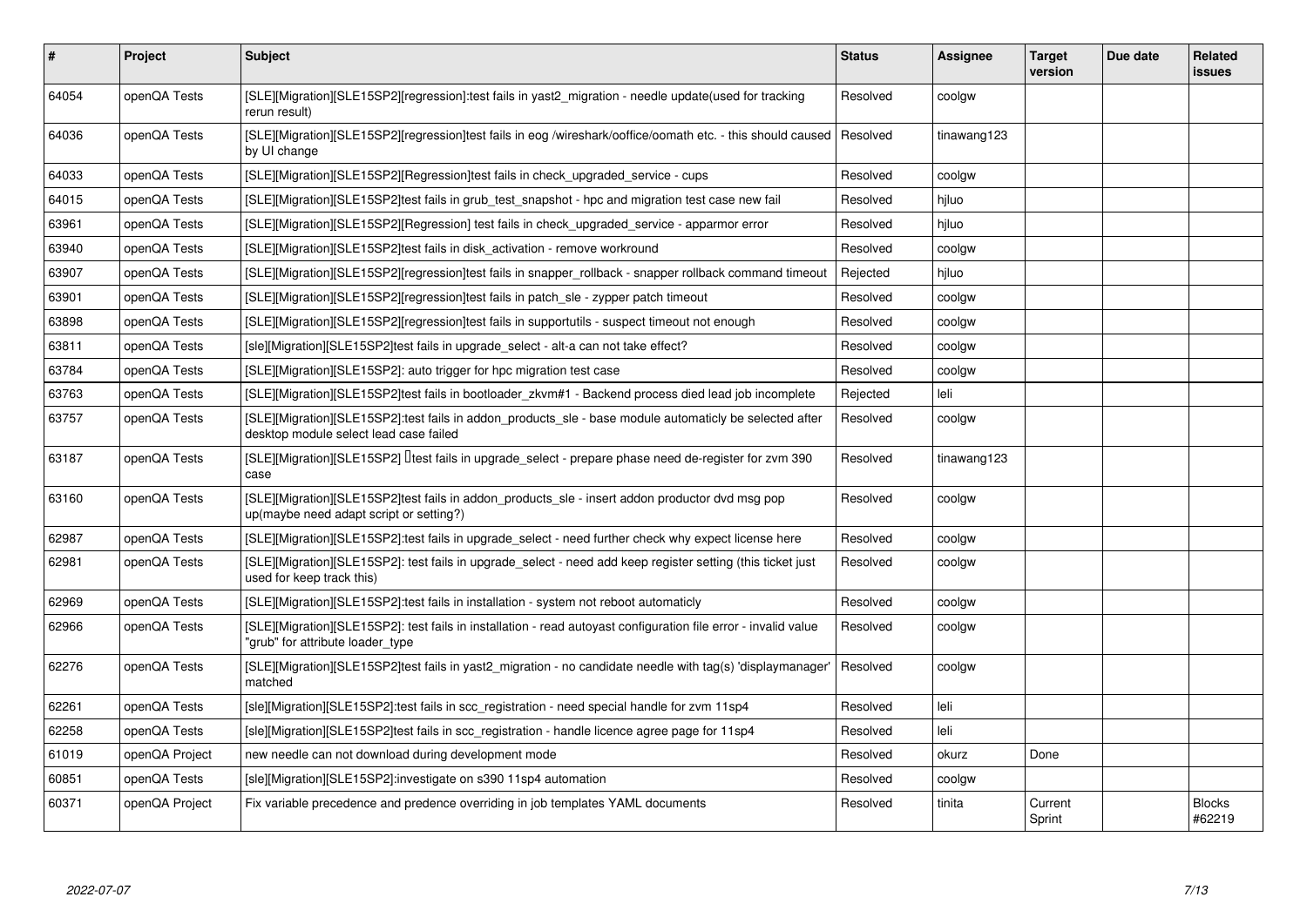| #     | Project        | <b>Subject</b>                                                                                                                          | <b>Status</b> | <b>Assignee</b> | <b>Target</b><br>version | Due date | <b>Related</b><br><b>issues</b>                    |
|-------|----------------|-----------------------------------------------------------------------------------------------------------------------------------------|---------------|-----------------|--------------------------|----------|----------------------------------------------------|
| 60254 | openQA Project | check module src code through openqa webui link not consistent with the real running code when using<br>openqa-clone-custom-git-refspec | Rejected      | okurz           |                          |          | Related to<br>#59184, Is<br>duplicate of<br>#54965 |
| 60221 | openQA Tests   | [sle][Migration][SLE15SP2] Auto trigger script change (remove ISO from auto trigger scripte)                                            | Resolved      | coolgw          |                          |          |                                                    |
| 60065 | openQA Tests   | [SLE][Migration][backlog]: need workround for test openga autoyast on s390                                                              | Rejected      |                 |                          |          |                                                    |
| 59385 | openQA Tests   | [SLE][Migration][SLE12SP5] add white/black list for service check                                                                       | Resolved      | coolgw          |                          |          |                                                    |
| 59379 | openQA Tests   | 12-sp5 gcow has been deleted in openga                                                                                                  | Rejected      | coolgw          |                          |          |                                                    |
| 59217 | openQA Tests   | [sle][migration][SLE12 SP5]test fails in patch_sle                                                                                      | Rejected      |                 |                          |          |                                                    |
| 59127 | openQA Tests   | [SLE][Migration][SLE12SP5]:improve error handle in service check                                                                        | Resolved      | coolgw          |                          |          |                                                    |
| 58730 | openQA Project | log can not upload to the case if test execution incomplete                                                                             | Rejected      |                 |                          |          |                                                    |
| 58625 | openQA Project | add new medium faild if you first search item                                                                                           | Resolved      | mkittler        | Done                     |          |                                                    |
| 58490 | openQA Project | 400 bad request error msg popup after load templates --update                                                                           | Resolved      | Xiaojing_liu    | Current<br>Sprint        |          |                                                    |
| 57506 | openQA Tests   | [SLE][Migration][SLE12SP5]test fails in installation - 390 AY media test case                                                           | Rejected      | tinawang123     |                          |          |                                                    |
| 57326 | openQA Tests   | [SLE][Migration][SLE12SP5][Improvement]: using setting instead of fix value in AY file                                                  | Resolved      | tinawang123     |                          |          |                                                    |
| 57242 | openQA Tests   | [SLE][Migration][SLE12SP5]:improvement for<br>https://github.com/os-autoinst/os-autoinst-distri-opensuse/pull/8479                      | Rejected      | tinawang123     |                          |          |                                                    |
| 57134 | openQA Tests   | [SLE][Migration][SLE12SP5]:add hpc module                                                                                               | Resolved      | zoecao          |                          |          |                                                    |
| 56828 | openQA Tests   | [SLE][Migration][backlog]:test fails in yast2_migration - not found y2log                                                               | Rejected      | coolgw          |                          |          |                                                    |
| 56417 | openQA Project | child task should stop if parent task failed                                                                                            | Rejected      |                 |                          |          |                                                    |
| 56399 | openQA Tests   | [SLE][Migration][SLE12SP5][Improve]: check SUSEConnect -s before / after migration                                                      | Resolved      | tinawang123     |                          |          |                                                    |
| 56396 | openQA Tests   | [SLE][Migration][SLE12SP5][Improve]: check /etc/issue after migration                                                                   | Resolved      | AZhou           |                          |          |                                                    |
| 56252 | openQA Tests   | [SLE][Migration][SLE12SP5]:test fails in boot_to_desktop                                                                                | Resolved      | coolgw          |                          |          |                                                    |
| 55973 | openQA Tests   | [SLE][Migration][SLE12SP5]: fix regression issue caused by appamor PR                                                                   | Resolved      | hjluo           |                          |          |                                                    |
| 55862 | openQA Tests   | [SLE][Migration][SLE12SP5]:test fails in bootloader_s390                                                                                | Resolved      | coolgw          |                          |          |                                                    |
| 55859 | openQA Tests   | [SLE][Migration][SLE12SP5]test fails in patch_sle - uncheck beta filter failed?                                                         | Resolved      | tinawang123     |                          |          |                                                    |
| 55469 | openQA Tests   | [SLE][Migration][SLE12SP5]: make improvement on servic_check.pm                                                                         | Resolved      | AZhou           |                          |          |                                                    |
| 55274 | openQA Tests   | [SLE][Migration][SLE12SP5]: fix service check module(double func run)                                                                   | Resolved      | hjluo           |                          |          |                                                    |
| 55142 | openQA Tests   | [migration][P M][saga] Extending Migration testing into functional domains and teams                                                    | Resolved      |                 | Milestone<br>$35+$       |          |                                                    |
| 55097 | openQA Tests   | [SLE][Migration][SLE12SP5]: Check 12sp5 Jira issue and implement automation version check(phase2)                                       | Resolved      | tinawang123     |                          |          | Related to<br>#54257                               |
| 55022 | openQA Tests   | [SLE][Migration][SLE12SP5][SRV CHECK]:kdump                                                                                             | Resolved      | hjluo           |                          |          |                                                    |
| 55019 | openQA Tests   | [SLE][Migration][SLE12SP5][SRV CHECK]:dhcp                                                                                              | Resolved      | AZhou           |                          |          |                                                    |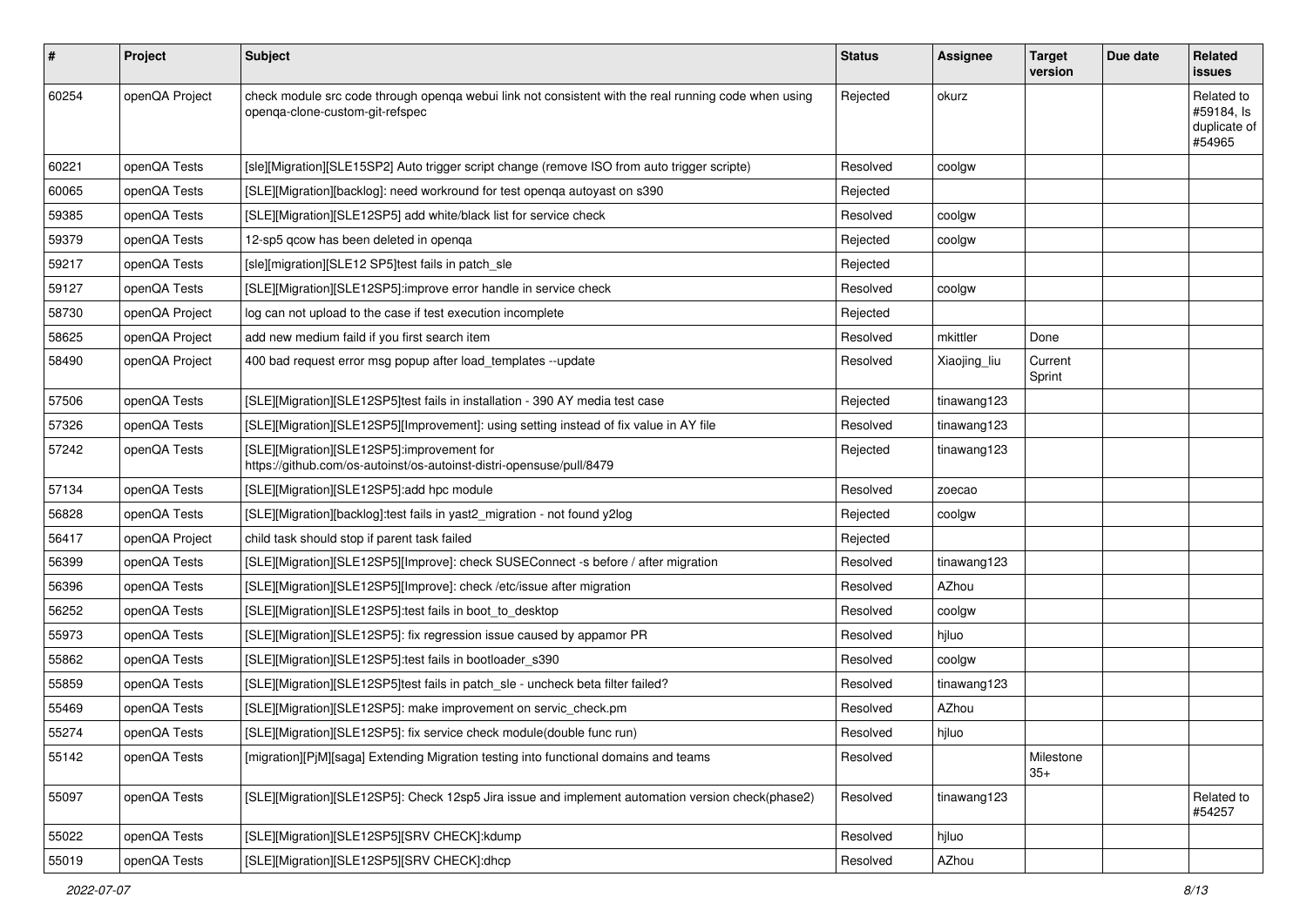| $\sharp$ | Project      | <b>Subject</b>                                                                                           | <b>Status</b> | <b>Assignee</b> | <b>Target</b><br>version | Due date | Related<br><b>issues</b> |
|----------|--------------|----------------------------------------------------------------------------------------------------------|---------------|-----------------|--------------------------|----------|--------------------------|
| 55016    | openQA Tests | [SLE][Migration][SLE12SP5][SRV CHECK]:apparm                                                             | Resolved      | hjluo           |                          |          |                          |
| 55013    | openQA Tests | [SLE][Migration][SLE12SP5][SRV CHECK]:cpus                                                               | Resolved      | leli            |                          |          |                          |
| 55010    | openQA Tests | [SLE][Migration][SLE12SP5][SRV CHECK]:autofs                                                             | Resolved      | hjluo           |                          |          |                          |
| 55007    | openQA Tests | [SLE][Migration][SLE12SP5][SRV CHECK]:rpcbind                                                            | Resolved      | AZhou           |                          |          |                          |
| 55004    | openQA Tests | [SLE][Migration][SLE12SP5][SRV CHECK]:nfs                                                                | Resolved      | coolgw          |                          |          |                          |
| 55001    | openQA Tests | [SLE][Migration][SLE12SP5][SRV CHECK]:postfix                                                            | Resolved      | AZhou           |                          |          |                          |
| 54998    | openQA Tests | [SLE][Migration][SLE12SP5][SRV CHECK]:ntp                                                                | Resolved      | AZhou           |                          |          |                          |
| 54995    | openQA Tests | [SLE][Migration][SLE12SP5][EPIC]:Integrate service check before/after migration                          | Resolved      |                 |                          |          |                          |
| 54992    | openQA Tests | [SLE][Migration][SLE12SP5][continuous migration] power                                                   | Resolved      | tinawang123     |                          |          |                          |
| 54989    | openQA Tests | [SLE][Migration][SLE12SP5][continuous migration] aarch64                                                 | Resolved      | hjluo           |                          |          |                          |
| 54986    | openQA Tests | [SLE][Migration][SLE12SP5][continuous migration] 390                                                     | Resolved      | zoecao          |                          |          |                          |
| 54983    | openQA Tests | [SLE][Migration][SLE12SP5][continuous migration] x86                                                     | Resolved      | leli            |                          |          |                          |
| 54668    | openQA Tests | [SLE][Migration][SLE12SP5]: only check existance of workround in resolve conflict module                 | Resolved      | hjluo           |                          |          |                          |
| 54662    | openQA Tests | [SLE][Migration][SLE12SP5]:need add 12sp2 service check                                                  | Resolved      | coolgw          |                          |          |                          |
| 54545    | openQA Tests | [SLE][Migration][backlog]:support config regression check                                                | Resolved      | coolgw          |                          |          |                          |
| 54461    | openQA Tests | [SLE][Migration][SLE12SP5]:test fails in scc_registration - maybe need more time to handle this case?    | Resolved      | hjluo           |                          |          |                          |
| 54440    | openQA Tests | [sle][migration][sle12sp5]test fails in scc_registration                                                 | Resolved      | tinawang123     |                          |          |                          |
| 54380    | openQA Tests | [sle][migration][SLE15SP3] investigation service check on migration path from sle11sp4 -> is_sle(>11sp4) | Resolved      | hjluo           |                          |          |                          |
| 54332    | openQA Tests | [SLE][Migration][backlog]:check solution for 11spx->12sp5 scc upgrade test cases                         | Resolved      | coolgw          |                          |          |                          |
| 54257    | openQA Tests | [SLE][Migration][SLE12SP5]: Check 12sp5 Jira issue and implement automation version check                | Resolved      | tinawang123     |                          |          | Related to<br>#55097     |
| 54254    | openQA Tests | [SLE][Migration][SLE12SP5]:Check repo content before and after                                           | Resolved      | tinawang123     |                          |          |                          |
| 54245    | openQA Tests | [SLE][Migration][backlog]:smt/rmt migration                                                              | Resolved      |                 |                          |          |                          |
| 54218    | openQA Tests | [sle][migration][backlog]:test fails in grub_test - can't catch grub2 in time                            | Rejected      | hjluo           |                          |          | Related to<br>#55169     |
| 54212    | openQA Tests | [sle][migration][sle12sp5]:check service list status                                                     | Resolved      | hjluo           |                          |          |                          |
| 53987    | openQA Tests | [SLE][Migration][backlog][enhance]: using openqa var to set support_ver                                  | Resolved      |                 |                          |          |                          |
| 53981    | openQA Tests | [SLE][Migration][SLE12SP5]:test fails in install_service, should not check for 11sp4                     | Resolved      | coolgw          |                          |          |                          |
| 53876    | openQA Tests | [SLE][Migration][SLE12SP5]:test fails in zdup                                                            | Resolved      | hjluo           |                          |          |                          |
| 53726    | openQA Tests | [SLE][Migration][SLE12SP5] RMT automation integration work                                               | Resolved      | leli            |                          |          |                          |
| 53345    | openQA Tests | [SLE][Migration][SLE12SP5]: following 390 stable issue                                                   | Resolved      | coolgw          |                          |          |                          |
| 53279    | openQA Tests | [SLE][Migration][SLE12SP5]: Add more flavor for regression group                                         | Resolved      | coolgw          |                          |          |                          |
| 53051    | openQA Tests | [SLE][Migration][SLE12SP5]: add service check on 12sp5 and review result                                 | Resolved      | coolgw          |                          |          |                          |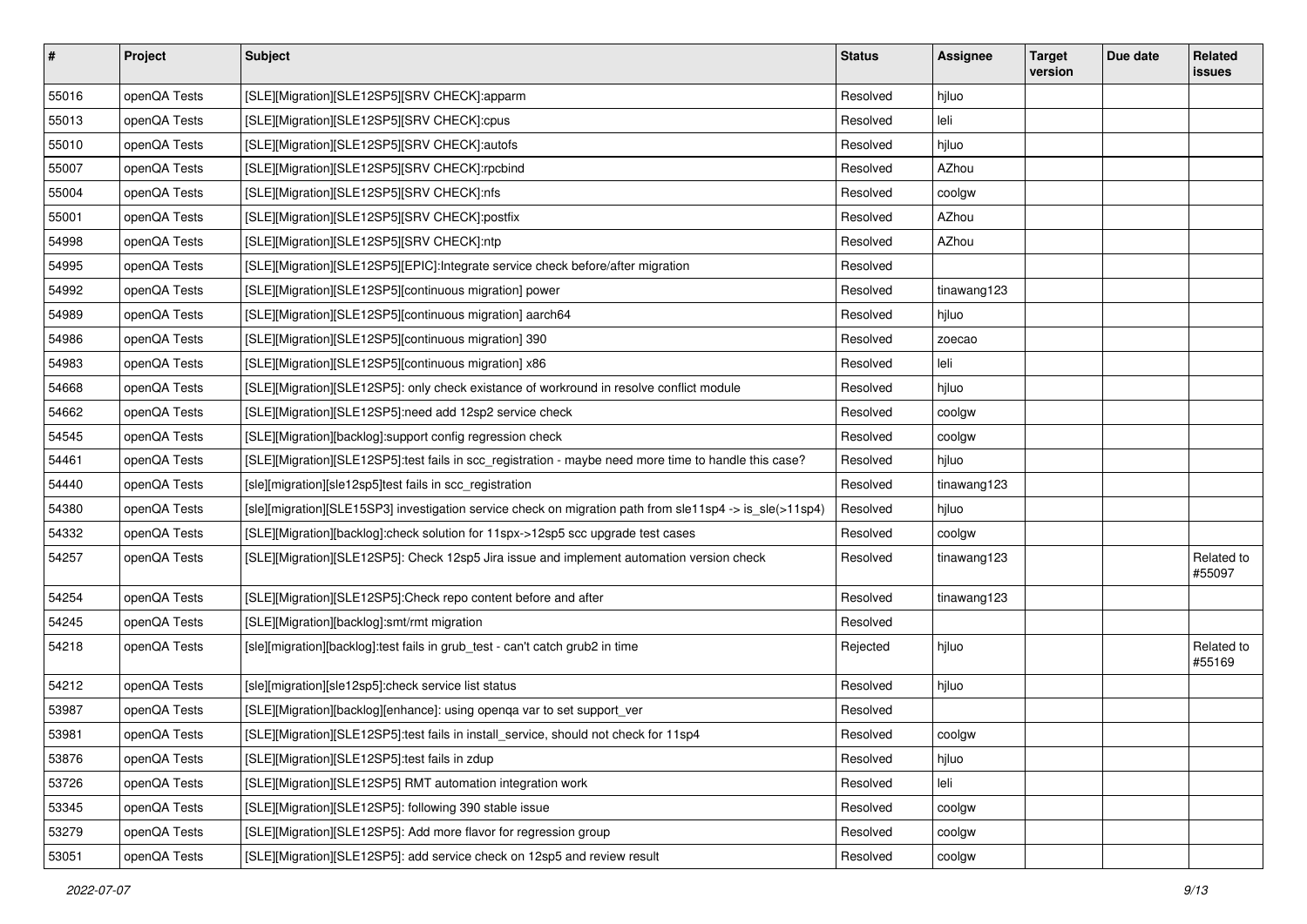| $\vert$ # | Project      | <b>Subject</b>                                                                                                                       | <b>Status</b> | <b>Assignee</b> | <b>Target</b><br>version | Due date | Related<br><b>issues</b> |
|-----------|--------------|--------------------------------------------------------------------------------------------------------------------------------------|---------------|-----------------|--------------------------|----------|--------------------------|
| 52820     | openQA Tests | [SLE][Migration][SLE12SP5]: milestone case 12sp4 desktop+fullupdate+regression scenario.                                             | Resolved      | AZhou           |                          |          |                          |
| 52811     | openQA Tests | [SLE][Migration][SLE12SP5]: Test cases for z/VM                                                                                      | Resolved      | leli            |                          |          |                          |
| 52802     | openQA Tests | [SLE][Migration][SLE12SP5]: Review dev migration test group and move to sles12                                                       | Resolved      | hjluo           |                          |          |                          |
| 52799     | openQA Tests | [SLE][Migration][SLE12SP5]: Review dev regression test group and move to sles12                                                      | Resolved      | tinawang123     |                          |          |                          |
| 52406     | openQA Tests | [SLE][Migration][SLE12SP5]: Check solution for support SLE12 SP5 -> SLE15 SP1 migration scenario                                     | Resolved      | coolgw          |                          |          |                          |
| 52382     | openQA Tests | [SLE][Migration][SLE12SP5]: Regression test group Offline Migration test case SLE12 SP2 -LTSS - SLE12   Resolved<br>SP5 ALL platform |               | tinawang123     |                          |          |                          |
| 52379     | openQA Tests | [SLE][Migration][SLE12SP5]: Regression test group Offline Migration test case SLE12 SP4 - SLE12 SP5<br>ALL platform                  | Resolved      | hjluo           |                          |          |                          |
| 52376     | openQA Tests | [SLE][Migration][SLE12SP5]: Regression test group Offline Migration test case SLE12 SP3 LTSS - SLE12<br>SP5 ALL platform             | Resolved      | zoecao          |                          |          |                          |
| 52373     | openQA Tests | [SLE][Migration][SLE12SP5]: Regression test group Offline Migration test case SLE11 SP4-LTSS - SLE12<br>SP5 ALL platform             | Resolved      | leli            |                          |          |                          |
| 52370     | openQA Tests | [SLE][Migration][SLE12SP5]: Regression test group Offline Migration test case SLE12 SP5 - SLE15 SP1<br>ALL platform                  | Resolved      | leli            |                          |          |                          |
| 52202     | openQA Tests | [SLE][Migration][backlog]: Offline media Migration test case from SLE11 SP4 -LTSS ->SLE12SP5 390                                     | Resolved      |                 |                          |          |                          |
| 52196     | openQA Tests | [migration] Offline media Migration test case from SLE11 SP4 -LTSS ->SLE12SP5 390                                                    | Closed        |                 |                          |          |                          |
| 52193     | openQA Tests | [sle][migration][backlog] Offline media Migration test case from SLE11 SP4 -LTSS ->SLE12SP5 power                                    | Rejected      |                 |                          |          |                          |
| 52187     | openQA Tests | SLE][Migration][SLE12SP5] Offline Migration test case SLE11 SP4 -LTSS -> SLE12SP5 -> SLE15SP1                                        | Resolved      | leli            |                          |          |                          |
| 52010     | openQA Tests | [SLE][Migration][SLE12SP5]: Offline Migration test case SLE12 SP2-LTSS - SLE12 SP5                                                   | Resolved      | tinawang123     |                          |          |                          |
| 51899     | openQA Tests | [SLE][Migration][SLE12SP5]: Offline Migration test case SLE12 SP5 - SLE15 SP1                                                        | Resolved      | leli            |                          |          |                          |
| 51896     | openQA Tests | [SLE][Migration][SLE12SP5]: Offline Migration test case SLE12 SP4 - SLE12 SP5                                                        | Resolved      | hjluo           |                          |          |                          |
| 51893     | openQA Tests | [SLE][Migration][SLE12SP5]: Offline Migration test case SLE12 SP3 - SLE12 SP5                                                        | Resolved      | coolgw          |                          |          |                          |
| 51890     | openQA Tests | [SLE][Migration][SLE12SP5]: Offline Migration test case SLE11 SP4 -LTSS - SLE12 SP5                                                  | Resolved      | tinawang123     |                          |          |                          |
| 51887     | openQA Tests | [SLE][Migration][SLE12SP5]: Offline Migration test case build up                                                                     | Resolved      |                 |                          |          |                          |
| 50330     | openQA Tests | [sle][migration][SLE15SP1][post]: Add more service into sanity check                                                                 | Resolved      | coolgw          |                          |          |                          |
| 49847     | openQA Tests | [sle][migration][sle15sp1]test fails in prepare system for update tests - pkcon not exist                                            | Resolved      | tinawang123     |                          |          |                          |
| 49844     | openQA Tests | [sle][migration][sle15sp1] test fails in force_scheduled_tasks - can not find /usr/share/btrfsmaintenance/                           | Rejected      | leli            |                          |          |                          |
| 49664     | openQA Tests | [sle][migration][SLE15SP1]test fails in patch sle - WE should have license                                                           | Resolved      | leli            |                          |          |                          |
| 49661     | openQA Tests | [sle][migration][SLE15SP1][POST] test fails in scc_registration - registration needle not captured                                   | Rejected      | leli            |                          |          |                          |
| 49613     | openQA Tests | [sle][migration][sle15sp1]test fails in keymap_or_locale - needle cleared_console need to be updated                                 | Resolved      | leli            |                          |          |                          |
| 49610     | openQA Tests | [sle][migration][sle15sp1] test fails in installation_overview - suspect script change lead this issue                               | Rejected      | leli            |                          |          |                          |
| 49607     | openQA Tests | [sle][migration][sle15sp1] test fails in install_service - vsftpd can not installed,need check why not found?<br>no base/repo?       | Resolved      | leli            |                          |          |                          |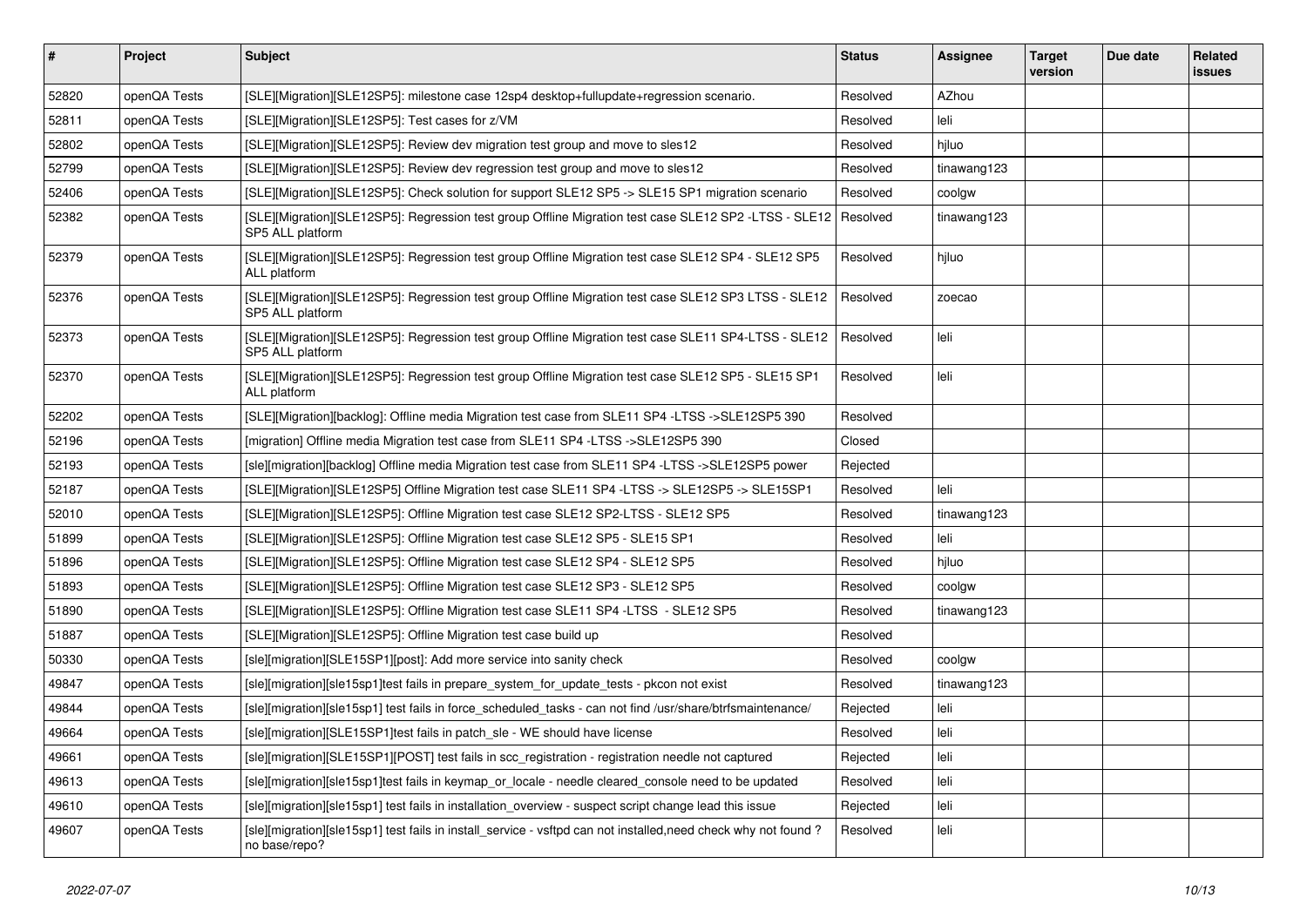| #     | Project        | <b>Subject</b>                                                                                                                                                 | <b>Status</b> | <b>Assignee</b> | <b>Target</b><br>version | Due date | Related<br><b>issues</b>  |
|-------|----------------|----------------------------------------------------------------------------------------------------------------------------------------------------------------|---------------|-----------------|--------------------------|----------|---------------------------|
| 49604 | openQA Tests   | [sle][migration][SLE15SP1]test fails in disable_grub_timeout- needle not match, but also need check why<br>progress bar not ready, need more timeout?          | Rejected      |                 |                          |          |                           |
| 49559 | openQA Tests   | [sle][migration][SLE15SP1]test fails in installation - openqa script seems not handle confilict?                                                               | Resolved      | hjluo           |                          |          |                           |
| 49553 | openQA Tests   | [sle][migration][SLE15SP1] test fails in installation_overview - setting not exist WORKAROUND_DEPS, but<br>setting is added automaticly need further check why | Resolved      | coolgw          |                          |          |                           |
| 49472 | openQA Tests   | [sle][migration][SLE15SP1]:add service sanity check before and after upgrade                                                                                   | Resolved      | coolgw          |                          |          |                           |
| 49352 | openQA Tests   | [sle][migration][sle15sp1]test fails in await_install- seems network issue, we need keep an eye on this,<br>maybe this is an issue                             | Rejected      |                 |                          |          |                           |
| 49343 | openQA Tests   | [sle][migration][sle15sp1]test fails in force_scheduled_tasks- connection timeout on systemctl list-uints                                                      | Rejected      | leli            |                          |          |                           |
| 49340 | openQA Tests   | [sle][migration][sle15sp1]test fails in grub_test_snapshot- can not match boot-menu-snapshot on aarch64                                                        | Resolved      | tinawang123     |                          |          |                           |
| 49337 | openQA Tests   | [sle][migration][SLE15SP1]test fails in grub test-seem grub pic not captured by test script                                                                    | Rejected      | leli            |                          |          |                           |
| 49124 | openQA Tests   | [sle][migration][SLE15SP1]:test fails in boot_to_desktop - needle not match                                                                                    | Resolved      | coolgw          |                          |          |                           |
| 48623 | openQA Tests   | [sle][migration][SLE15SP1]:test fails in patch sle - needle change                                                                                             | Resolved      | coolgw          |                          |          |                           |
| 48620 | openQA Tests   | [sle][migration][SLE15SP1] test fails in installation_overview - needle not match                                                                              | Resolved      | coolgw          |                          |          |                           |
| 48452 | openQA Project | needledir not found after run openqa-clone-custom-git-refspec script on a job with dynamic needle<br>switching/reloading                                       | Resolved      | mkittler        | Current<br>Sprint        |          | Related to<br>#44327      |
| 48365 | openQA Tests   | [sle][migration][SLE15SP1]test fails in upgrade_select - update needle?                                                                                        | Resolved      | coolgw          |                          |          |                           |
| 48287 | openQA Tests   | [sle][migration][SLE15SP1]test fails in welcome - seems alt-a not send in code                                                                                 | Resolved      | leli            |                          |          |                           |
| 48284 | openQA Tests   | [sle][migration][SLE15SP1]test fails in reboot_after_installation - Backend process died                                                                       | Rejected      |                 |                          |          | Is duplicate<br>of #48260 |
| 48272 | openQA Tests   | [sle][migration][SLE15SP1]test fails in patch sle - need more time to wait refresh repo                                                                        | Rejected      | coolgw          |                          |          |                           |
| 48269 | openQA Tests   | [sle][migration][SLE15SP1]test fails in patch_sle- timeout in minimal_patch_system function also need<br>update                                                | Resolved      | coolgw          |                          |          |                           |
| 48266 | openQA Tests   | [sle][migration][SLE15SP1]test fails in installation_overview- seems alt-o double sent?                                                                        | Resolved      | tinawang123     |                          |          | <b>Blocks</b><br>#48629   |
| 48263 | openQA Tests   | [sle][migration][SLE15SP1]test fails in installation - needle can not match- suspect caused by conflict of<br>phub                                             | Resolved      | hiluo           |                          |          |                           |
| 48041 | openQA Tests   | [sle][migration][SLE15SP1]- test fails in boot_to_desktop - no grub show                                                                                       | Resolved      | leli            |                          |          |                           |
| 48032 | openQA Tests   | [sle][migration][sle15sp1] test fails in installation_overview - seems page not change after send key alt+n                                                    | Rejected      | hjluo           |                          |          |                           |
| 48026 | openQA Tests   | [sle][migration][sle15sp1]test fails in grub test snapshot - needle need update                                                                                | Resolved      | tinawang123     |                          |          |                           |
| 46649 | openQA Tests   | [sle][migration][sle15sp1]:test fails in patch sle - need libzypp                                                                                              | Rejected      | coolgw          |                          |          |                           |
| 46577 | openQA Tests   | [sle][migration][sle15sp1]test fails in grub test snapshot - grub not show after reboot                                                                        | Resolved      | leli            |                          |          |                           |
| 46574 | openQA Tests   | [sle][migration][sle15sp1]test fails in sshd -Login incorrect                                                                                                  | Rejected      | hjluo           |                          |          |                           |
| 46568 | openQA Tests   | [sle][migration][sle15sp1]test fails in reboot_gnome - sled need authentication step                                                                           | Rejected      |                 |                          |          |                           |
| 46439 | openQA Tests   | [sle][migration][SLE15SP1]test fails in snapper_rollback- can not boot into readonly snapshot                                                                  | Rejected      | leli            |                          |          |                           |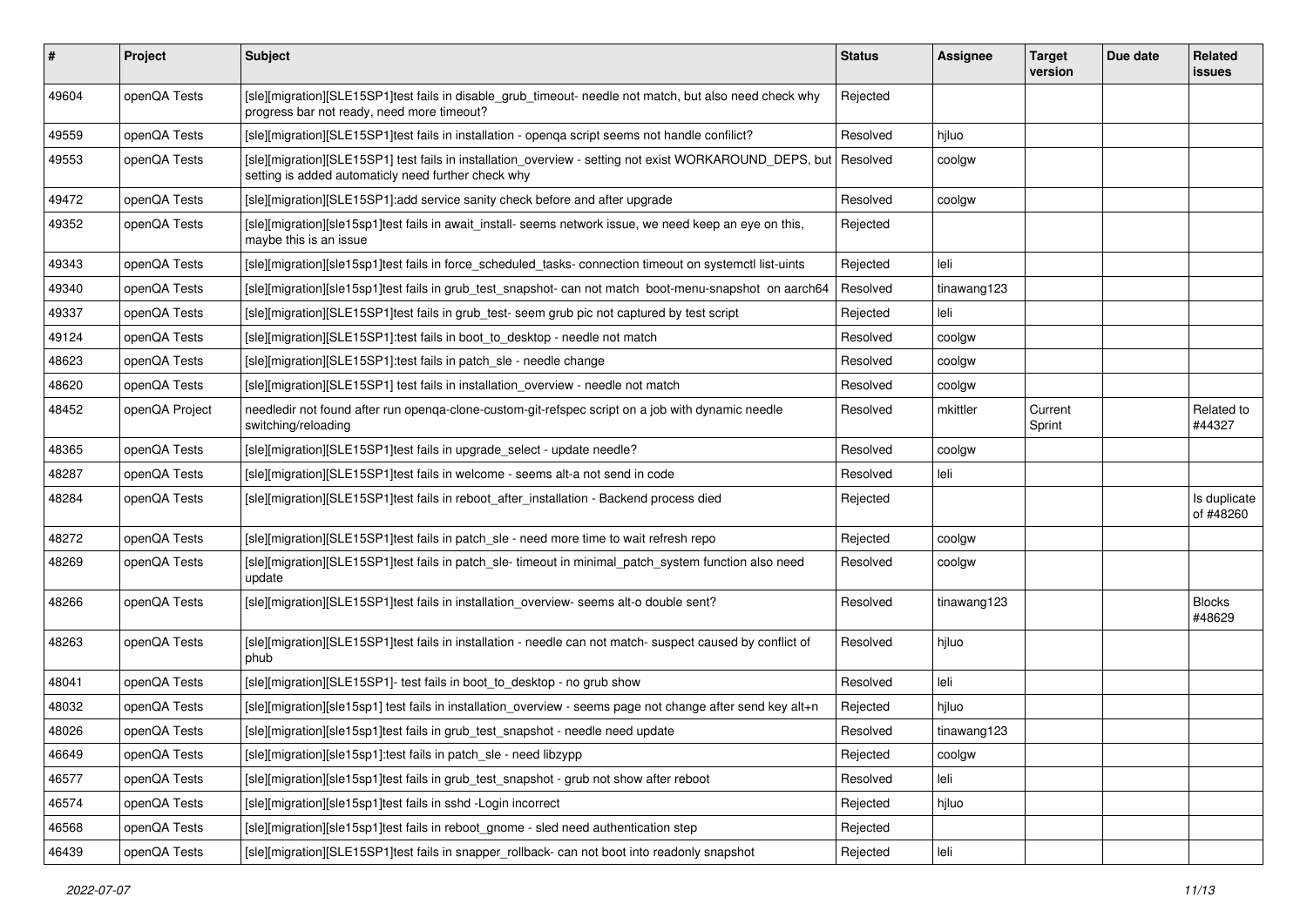| #     | Project      | <b>Subject</b>                                                                                                                                   | <b>Status</b> | <b>Assignee</b> | <b>Target</b><br>version | Due date | <b>Related</b><br><b>issues</b> |
|-------|--------------|--------------------------------------------------------------------------------------------------------------------------------------------------|---------------|-----------------|--------------------------|----------|---------------------------------|
| 46433 | openQA Tests | [sle][migration][sle15sp1]test fails in keymap_or_locale - xterm not start                                                                       | Rejected      | leli            |                          |          | Related to<br>#46532            |
| 46070 | openQA Tests | [sle][migration][SLE15SP1]test fails in ooffice - open office timeout?                                                                           | Resolved      | hjluo           |                          |          |                                 |
| 45575 | openQA Tests | [sle][migration][SLE15SP1][post]:test fails in console - can not login                                                                           | Closed        | coolgw          |                          |          | Related to<br>#44588            |
| 45524 | openQA Tests | [sle][migration][SLE15SP1][post]test fails in gnome_terminal-update needle                                                                       | Resolved      | coolgw          |                          |          |                                 |
| 45347 | openQA Tests | [sle][migration][SLE15SP1][post] test fails in installation - wrong loader_type in autoyast profile                                              | Resolved      | leli            |                          |          |                                 |
| 45332 | openQA Tests | [sle][migration][SLE15SP1][post] test fails in installation - suspect the repo not clear before autoyast<br>upgrade                              | Resolved      | coolgw          |                          |          |                                 |
| 45236 | openQA Tests | [sle][migration][backlog]test fails in yast2 migration - can not login generic-desktop page                                                      | Rejected      | coolgw          |                          |          |                                 |
| 45233 | openQA Tests | [sle][migration][SLE15SP1]test fails in patch_sle - "tty2-selected " not show after mouse action, further<br>investigation needed                | Rejected      | hjluo           |                          |          |                                 |
| 45227 | openQA Tests | [sle][migration][SLE15SP1]test fails in yast2_lan - layout change on " yast2_lan-hostname-tab" compare<br>with 125.1                             | Resolved      | coolgw          |                          |          |                                 |
| 45224 | openQA Tests | [sle][migration][SLE15SP1]:test fails in upgrade_select - latest build show select-migration-target needle<br>changed compare with 125.1         | Resolved      | coolgw          |                          |          |                                 |
| 45125 | openQA Tests | [sle][migration][SLE15SP1]test fails in reboot to_upgrade - syswrite failed Broken pipe - need check<br>ppc64le env?                             | Resolved      | hjluo           |                          |          |                                 |
| 45122 | openQA Tests | [sle][migration][SLE15SP1]test fails in boot_to_desktop - s390x-kvm-sle12 env stability check task                                               | Rejected      |                 |                          |          |                                 |
| 45119 | openQA Tests | [sle][migration][SLE15SP1]test fails in upgrade_snapshots - snapper list need more time to finish                                                | Resolved      | leli            |                          |          |                                 |
| 45113 | openQA Tests | [sle][migration][SLE15SP1]test fails in yast2 snapper - no candidate needle with tag(s) 'desktop-runner'                                         | Resolved      | coolgw          |                          |          |                                 |
| 45110 | openQA Tests | [sle][migration][SLE15SP1]test fails in scc_registration - no candidate needle? need further investigation                                       | Resolved      | leli            |                          |          |                                 |
| 45107 | openQA Tests | [sle][migration][SLE15SP1]test fails in yast2_snapper - yast2_snapper-new_snapshot not match                                                     | Resolved      | tinawang123     |                          |          |                                 |
| 45098 | openQA Tests | [sle][migration][SLE15SP1]test fails in wireshark - unexpect "bad checksum" msg window popup                                                     | Resolved      | hjluo           |                          |          |                                 |
| 45095 | openQA Tests | [sle][migration][SLE15SP1]test fails in clone - afteryast2 --"autoyast2 need install" msg pop up after "yast2<br>--ncurses clone_system" command | Resolved      | leli            |                          |          |                                 |
| 44972 | openQA Tests | [sle][migration][sle15sp1]test fails in yast2_migration - no migration product found                                                             | Closed        | coolgw          |                          |          |                                 |
| 44927 | openQA Tests | [sle][migration][sle15sp1]test fails in zypper_in - 'zypper -n in screen x3270' failed with code 104                                             | Resolved      | ZejinXu         |                          |          |                                 |
| 44921 | openQA Tests | [sle][migration][sle15sp1] test fails in patch sle - suspect wrong needle matched                                                                | Resolved      | leli            |                          |          |                                 |
| 44918 | openQA Tests | [sle][migration][sle15sp1] test fails in patch_sle - Test died: 'zypper -n in -t pattern ' failed with code 3                                    | Resolved      | hjluo           |                          |          |                                 |
| 44915 | openQA Tests | [sle][migration][sle15sp1] test fails in vino_screensharing_available - no vino, need update code and<br>needle                                  | Resolved      | leli            |                          |          |                                 |
| 44678 | openQA Tests | [sle][migration][SLE15SP1]test fails in puppet - yes or no msg pop up during zypper se puppet lead script<br>timeout                             | Resolved      | coolgw          |                          |          |                                 |
| 44675 | openQA Tests | [sle][migration][sle12sp4]test fails in patch_sle - new needle need add.                                                                         | Resolved      | coolgw          |                          |          |                                 |
| 44672 | openQA Tests | [sle][migration][SLE15SP1]test fails in bootloader_zkvm#1 - ftp server file not exist                                                            | Resolved      |                 |                          |          |                                 |